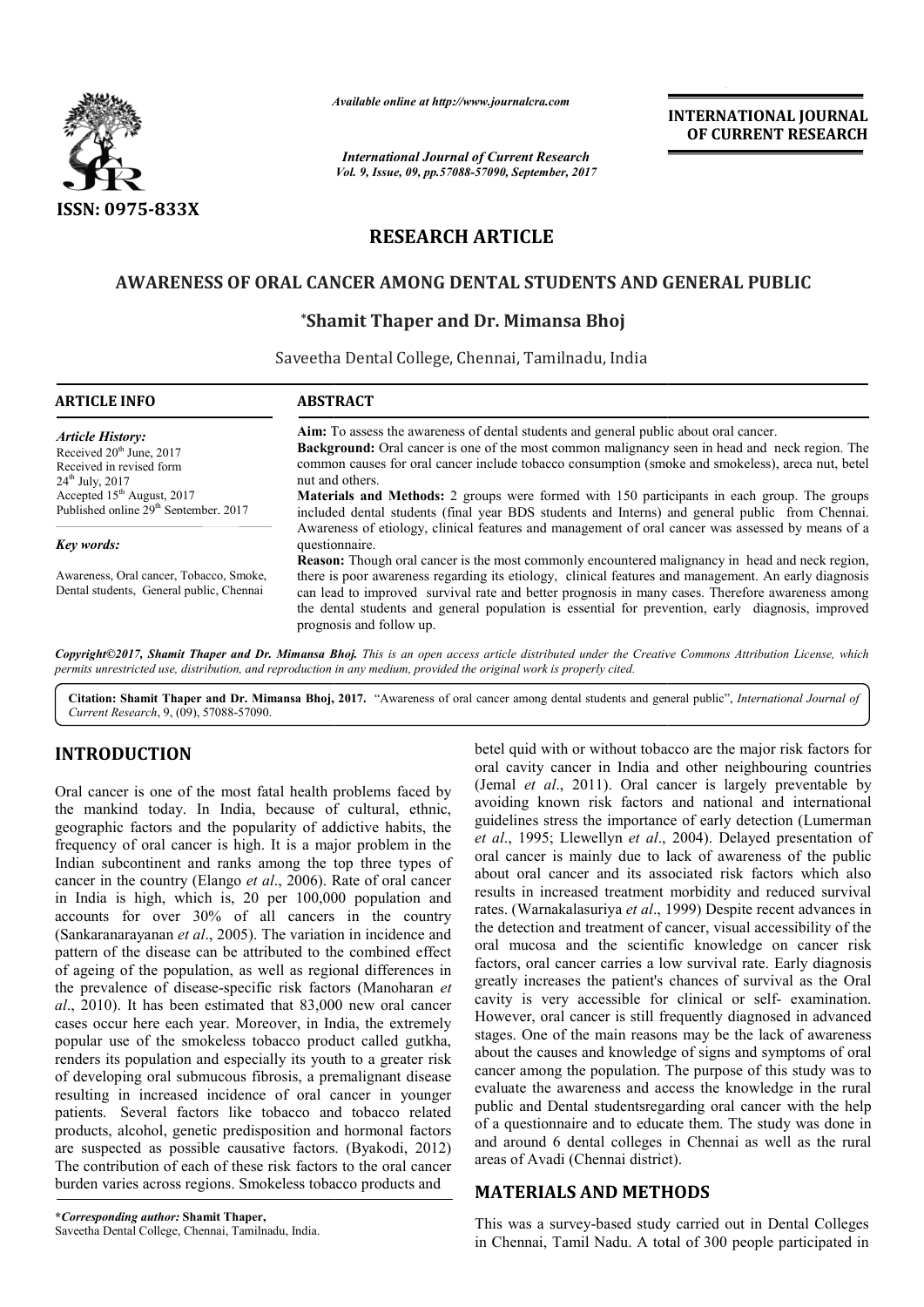this survey, which included 150 patients who came seeking dental treatment at different dental colleges in Chennai and 150 students who were interning with the same colleges. A questionnaire based survey was carried out which contained 15 questions regarding oral cancer, signs and symptoms, diagnosis and treatment. Excluded from the study were those with precancerous conditions or lesions, patients suffering from oral cancer and those who were not willing to participate. The data was analysed and the statistics were calculated and the level of cancer awareness was studied.

### **RESULTS**

The general public was divided into 5 groups according to the age (20-30 years, 30-40 years, 40-50 years, 50-60 years and 60 years above). Each group consisted of 30 subjects. Level of general awareness, symptoms and risk factor scores were assessed and treated statistically in terms of Mean SD and comparative analysis. Results have been interpreted in preceding sections.

**Table 1.**

| Age group                           | 20-30 | 30-40    | $40 - 50$ | 50-60 | 60 ABOVE   |
|-------------------------------------|-------|----------|-----------|-------|------------|
| General awareness<br>of oral cancer | 52.1% | 68.2%    | 70.5%     | 73.3% | 77.2%      |
| Causes                              | 33.3% | $45.5\%$ | 50.4%     | 52.3% | $60.2\%$   |
| Diagnosis                           | 37.1% | 54 2%    | 62.8%     | 71 7% | 73.1%      |
| Management                          | 43.6% | 52.4%    | 59.2%     | 63.3% | $65.1.4\%$ |

|  |  | <b>Table</b> |  |
|--|--|--------------|--|
|--|--|--------------|--|

|                   | General public   | <b>Students</b>   |  |  |  |
|-------------------|------------------|-------------------|--|--|--|
| General awareness | 68.2%            | 96%               |  |  |  |
| Causes            | 48.34%           | 93.8%             |  |  |  |
| Diagnosis         | 59.6%            | 82.7%             |  |  |  |
| Management        | 56.7%            | 93%               |  |  |  |
|                   | Table 3.<br>Male | Female            |  |  |  |
| General awareness | 74%              | 72.8%             |  |  |  |
| Table 4.          |                  |                   |  |  |  |
|                   | Tobacco users    | Non tobacco users |  |  |  |
| General awareness | 63%              | 91%               |  |  |  |

#### **General awareness of oral cancer**

The general awareness of oral cancer was assessed via closeended questions. The general awareness of oral cancer on various dimensions varied significantly across various age groups, with the younger age groups being a little less aware 52.1%. As given in Table 1, the age groups above 30 years had significantly good knowledge showing awareness among the general public (30-40 years-68.2%, 40-50 years- 70.5%, 50 to 60 years-73.3%, above 60-77.2%) The dental student population was found to have far better knowledge and understanding (96%) about oral cancer than the general public. The differences were statistically significant across all dimensions. (Table 2) No significant statistical difference was observed between the general awareness of oral cancer among males (74%) and females (72.8%) (Table 3)

### **Awareness regarding diagnosis of oral cancer**

The questionnaire consisted of questions assessing knowledge of subjects pertaining to signs/symptoms of oral cancer (abnormal tissue growth inside mouth, non healing oral ulcers/sores, white or red patches, pain in mouth etc). The level of awareness seemed to be increasing with age and literacy, which had a similar pattern as seen for general awareness of oral cancer; higher mean scored by the higher age group (above 60 years-73.1%) and dental students  $(82.7\%)$ . The younger population showed lack of awareness (20-30 years-37.1%) regarding the signs and symptoms of oral cancer which can be a major concern. (Table 1)

### **Awareness pertaining to its risk factors**

The questionnaire consisted of questions assessing knowledge of subjects pertaining to causes for oral cancer (Smoking, alcohol, smokeless tobacco, sedentary life style, family history of cancer). While the students were well aware of the causes of oral cancer (93.8%), here was a significant lack of awareness observed in the general population when it came to causes of oral cancer (48.3%). The total score difference between various age groups was statistically insignificant, but increased from younger generation (20-30 years-33.3%) to older (above 60 years-60.2%).

### **Awareness regarding treatment of oral cancer**

It was observed that there is a major lack of awareness regarding treatment options of oral cancer in general public of all age groups. (Table 1) The students were well informed (93%) about the various treatment options available.

### **DISCUSSION**

Oral cancer is one of the easily diagnosed disease when compared to the other cancers developing in the body, yet the awareness among the general public specially the rural population is minimal leading to the presentation of oral cancer in their terminal stages hence making it very difficult to cure without a surgery. It is understandable that knowledge of oral cancer in a given population is directly related to the prognosis of the cases identified therein and experience. Older adults are more aware as compared to the younger generation. There is a need to enhance awareness on oral cancer in general and specifically in relation to its symptoms and risk factors that can possibly lead to early clinical presentation. The lack of knowledge in identifying early signs of oral cancer may result in ignoring early pre-cancerous lesions whereas misconception about risk factors reduces the chance of making intelligent decisions regarding personal habits. Previous studies have shown that the public is not aware of an oral cancer examination and hence do not ask for it. Once the patients were educated regarding the oral cancer examination, they requested for an examination followed by periodic check ups. (Horowitz *et al*., 1998) This may be an indication that the dentists are carrying out oral cancer examination without educating the patients about it. (Horowitz *et al*., 2001) Dental students had a significantly higher knowledge (96%) about the risk factors of oral cancer, a finding consistent with the results of other studies (Mignogna and Fedele, 2005; Patton *et al*., 2004) Dentist play a very important role in offering oral cancer and anti tobacco counselling to the patients. Also patients who are visiting a dental clinic for treatment unrelated to oral cancer can be incorporated into a preventiverecall schedule if they are observed to be in the risk risk category (Davis, 2005). As observed in our survey, about 63% of the tobacco users are aware about the causes, risk factors etc of oral cancer, yet they